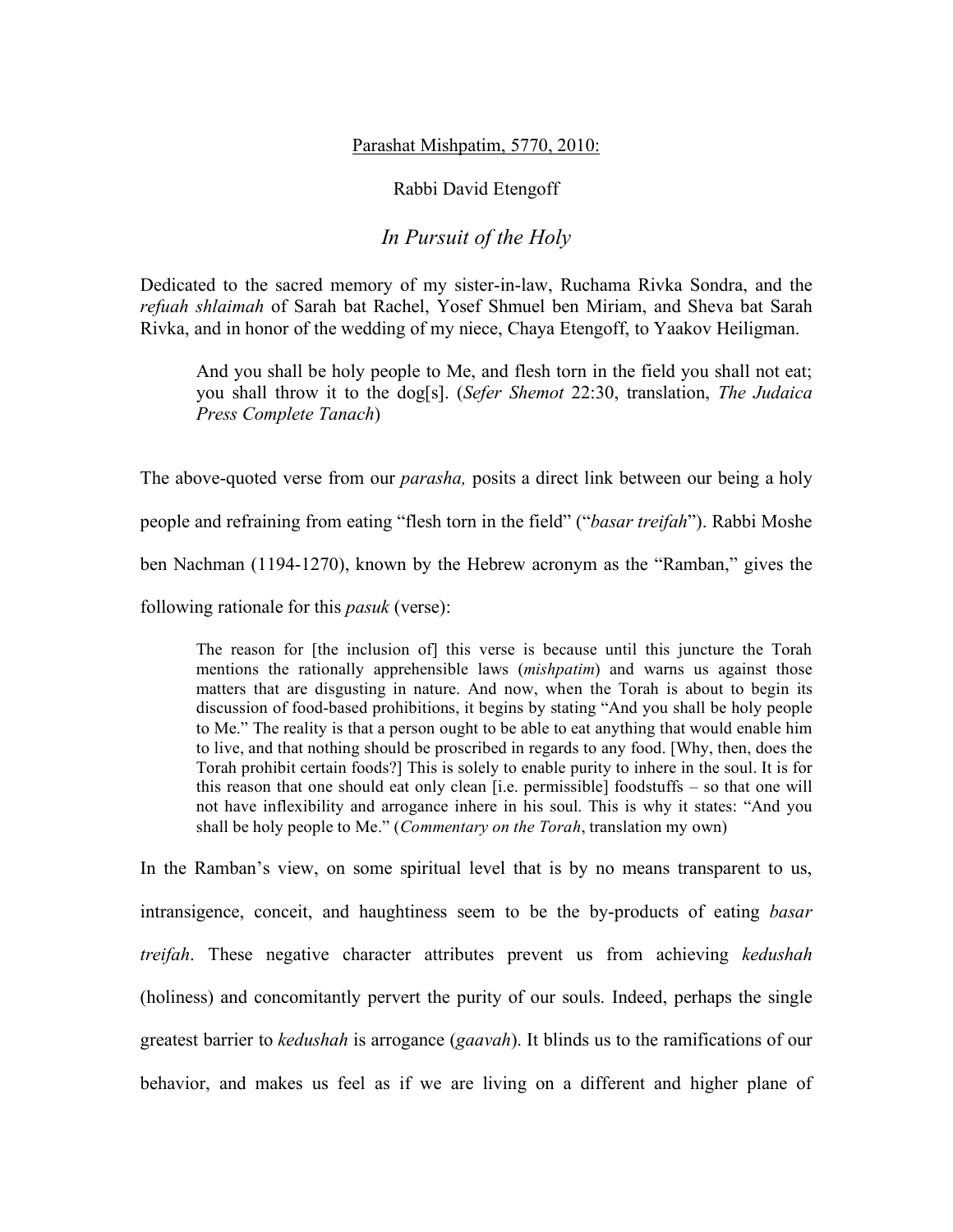existence than the rest of mankind. Little wonder, then, that Nachmanides warns us against this horrendous *middah* (character trait) in his celebrated *Iggeret*:

And now, my son, understand and observe that whoever feels that he is greater than others is rebelling against the Kingship of Hashem, because he is adorning himself with His garments, as it is written (Tehillim 93:1), "Hashem reigns, He wears clothes of pride." Why should one feel proud? Is it because of wealth? Hashem makes one poor or rich (I Shmuel 2:7). Is it because of honor? It belongs to Hashem, as we read (I Divrei Hayamim 29:12), "Wealth and honor come from You." So how could one adorn himself with Hashem's honor? And one who is proud of his wisdom surely knows that Hashem "takes away the speech of assured men and reasoning from the sages" (Iyov 12:20)!? So we see that everyone is the same before Hashem, since with His anger He lowers the proud and when He wishes He raises the low. So lower yourself and Hashem will lift you up! (Translation, http://www.pirchei.co.il/specials/ramban/ramban.htm)

Herein the Ramban is teaching us that G-d, and G-d alone, has the right to act with greatness. Human pride born of wealth, honor, and wisdom represents, like man, a mere passing shadow. In addition, an arrogant person can never become holy, given that holiness fundamentally depends upon accurately comprehending our place and role in the G-d–Man relationship. How, then, can we avoid the pitfalls of *gaavah*, so that we can achieve *kedushah* and thereby encounter our Creator? The Ramban provides us with very practical advice:

In all your actions, words and thoughts, always regard yourself as standing before Hashem, with His *Shechinah* [Divine presence] above you, for His glory fills the whole world. Speak with fear and awe, as a slave standing before his master. Act with restraint in front of everyone. When someone calls you, don't answer loudly, but gently and softly, as one who stands before his master. (Ibid.)

In short, when we truly feel ourselves to be in G-d's presence, we will act with humility before Him and with restraint and dignity toward others – thereby enabling us to apprehend the true meaning of a life built upon the pursuit of that which is holy.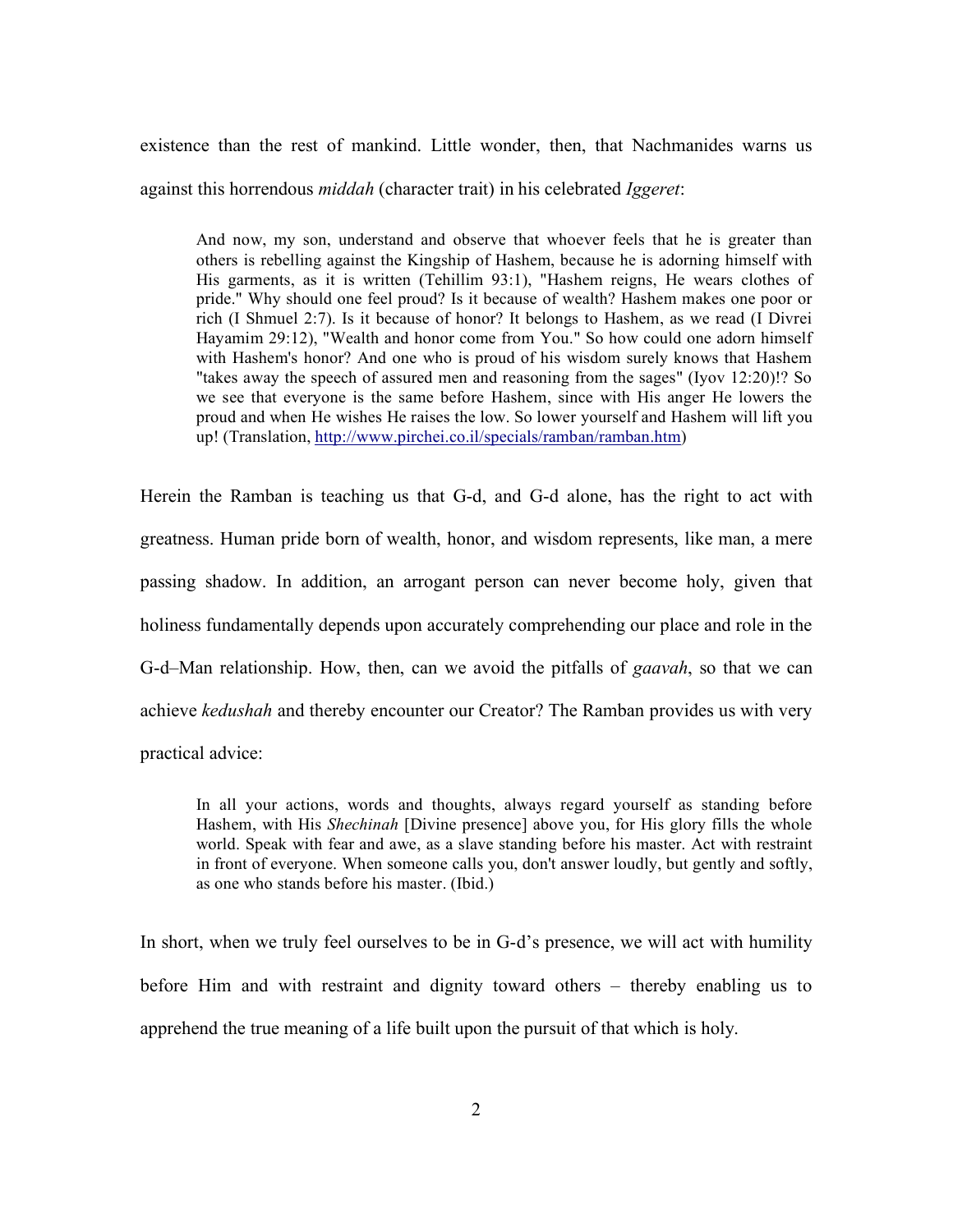Michah was an eighth century BCE prophet of our people whose words and concepts provide a strong foundation for the Ramban's ideas. Thus, in *Sefer Michah* 6:8, we find a simple, yet profound, formula for living our lives as ethical Torah Jews in pursuit of that which is holy: "*Higid lecha adam mah tov, umah Hashem dorash memcha ki im asot mishpat v'ahavat chesed v'hatznayah lechet im Elokecha*" ("He has told you O' man what is good! What does G-d require from you except to perform acts of justice, to love kindness, and to walk humbly with your G-d?") Michah is teaching us that "good" and, by extension a good life, are defined first and foremost by actions that embody justice in our dealings with our fellow man. Treating others as our equals and with equity is an essential part of Jewish living. We are all created *b'tzelem Elokim* (in G-d's image). Therefore, we are all ultimately the same in His eyes. By maintaining a constant sense and awareness of the intrinsic worth and value of our fellow human beings, we begin to emulate Hashem (*imitatio Dei*). Imitating Hashem is one of the fundamental goals of living as a Jew. Therefore, the Gemara in *Talmud Bavli*, *Sotah* (14a) states: "*Mah hu malbish arumim, af atah halbash arumim. Hakadosh Baruch Hu bikar cholim, af atah bikar cholim. HaKadosh Baruch Hu nicham aveilim, af atah nicham aveilim, Hakadosh Baruch Hu kavar matim, af atah kavor matim*. ("Just as Hashem clothes the naked, so should you clothe the naked; just as Hashem visits the sick, so, too, should you visit the sick. *HaKadosh Baruch Hu* comforts the mourners, so, too, should you comfort the mourners. *HaKadosh Baruch Hu* buries the dead, so, too should you bury the dead.")

"Kindness" is the next quality that is stressed by Michah. Given much of modern life,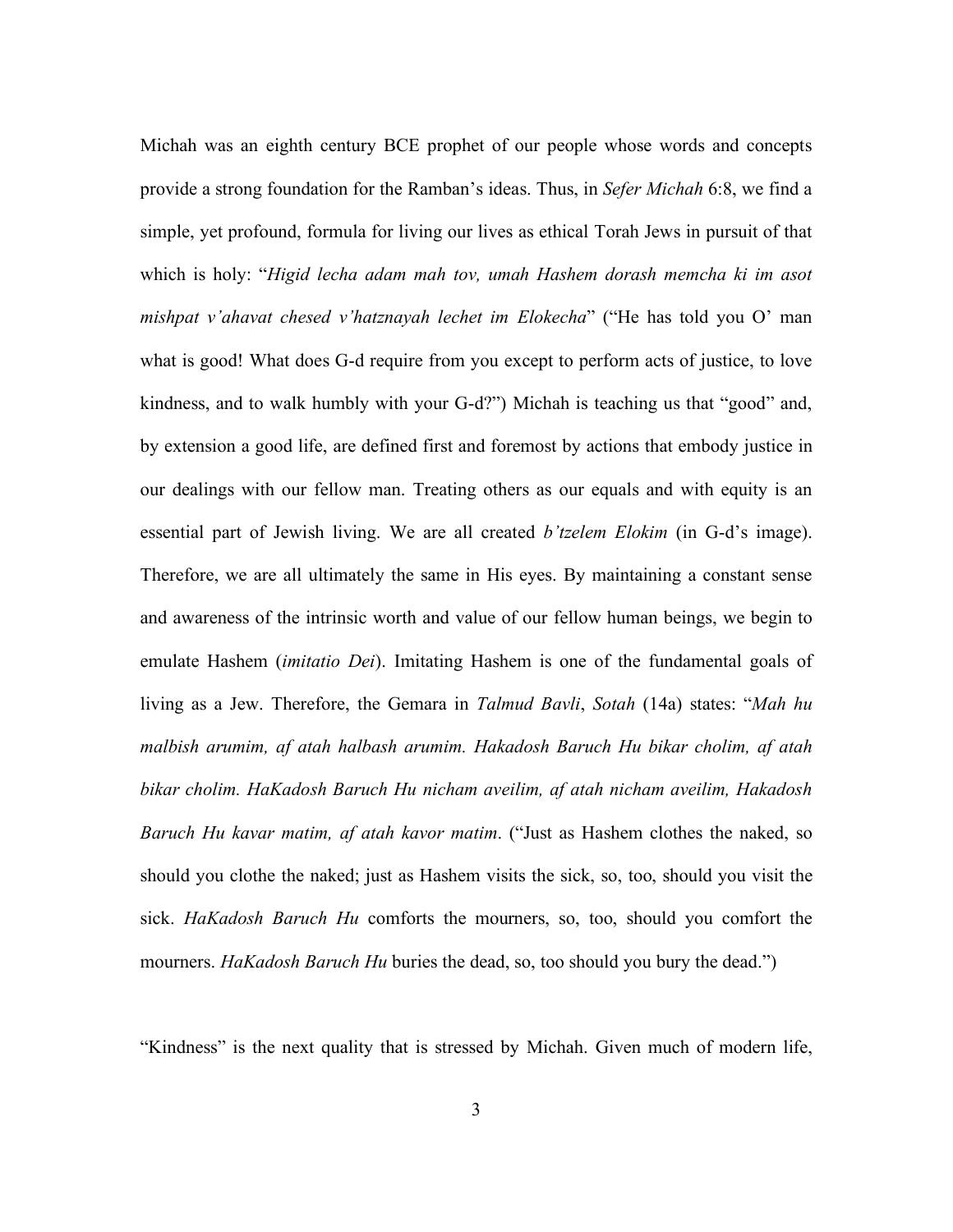kindness appears to be an "extra" in many quarters. In point of fact, the prophet categorically states that it is not something extra. Kindness, instead, is part and parcel of what Jewish living should represent. Michah urges us to love acts of kindness and ardently practice these kinds of behaviors with our fellow human beings. As a result, Rabbi Akiva stated (*Talmud Yerushalmi*, *Nedarim*, 9:4): "*V'ahavata l'rayacha kamocha, zeh klal gadol b'Torah*" ("And you should love your neighbor as you love yourself, this is the overarching principle of the Torah").

Michah concludes his homily with the famous words: "and to walk humbly with your Gd." Humility (*haztnayah lechet, anivut*) may well be one of the most important aspects of Jewish life. Little wonder, then, that the Ramban tells us in his *Iggeret* that when we act humbly, Hashem's divine spirit and glory rest upon us and we merit *Olam Haba* (the World to Come). As we have already seen, the opposite *middah*, arrogance, is also the polar opposite of what Hashem wants from us. Anyone who acts with haughtiness is, in reality, trying to substitute himself for Hashem. "*B'kochi v'otzem yadi*" ("By **my** strength and by **my** hand," *Sefer Devarim* 8:17) is the antithesis of Jewish life and living. We must, instead, develop an in-depth recognition of our complete dependence upon Hashem. My rebbi, Rabbi Joseph B. Soloveitchik *zatzal* (1903-1993), stated that it is forbidden to pray to Hashem unless we realize at that moment that our life constantly hangs in the balance and that we are totally dependent upon our Creator. Any other thoughts, he maintained, have nothing whatsoever to do with prayer. Instead, they are self-serving statements of arrogant self-righteousness. *Hatznayah lechet*, then, is an